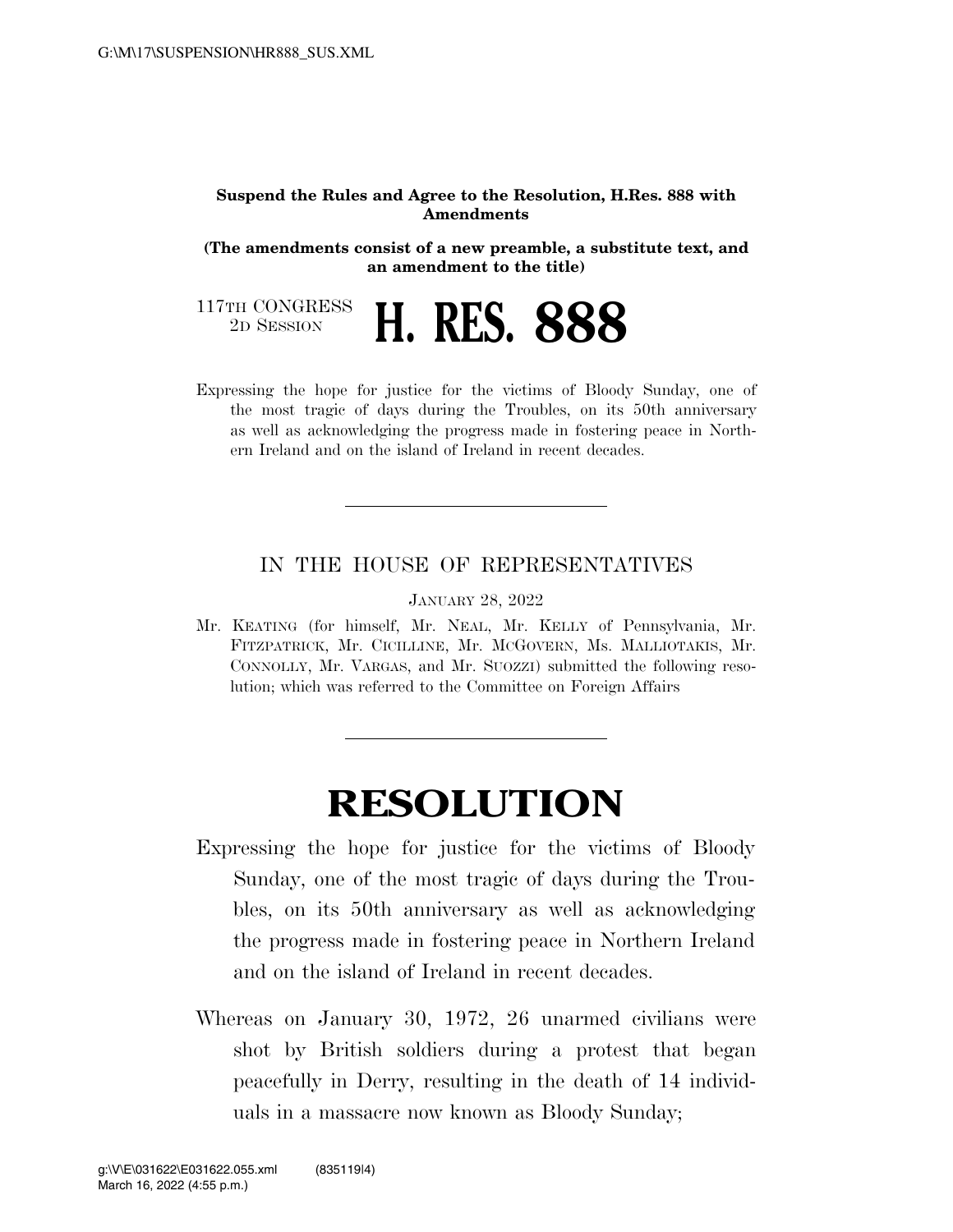- Whereas as a result of the soldiers' unjustifiable use of force, the individuals known as John ''Jackie'' Duddy, Patrick ''Paddy'' Doherty, Bernard ''Barney'' McGuigan, Hugh Gilmour, Kevin McElhinney, Michael Kelly, John Young, William Nash, Michael McDaid, James Wray, Gerald Donaghy, Gerard McKinney, William McKinney, and John Johnston tragically lost their lives;
- Whereas Bloody Sunday was one of the most significant and deadly injustices to take place during the Troubles, and exacerbated the conflict in Northern Ireland;
- Whereas none of those shot by British Army soldiers posed a threat of causing death or serious injury, or were doing anything else that could justify their shooting;
- Whereas the families of the victims of Bloody Sunday were denied for decades an honest and comprehensive assessment of the events that took place on Bloody Sunday;
- Whereas in 1998, after campaigns from the families of those injured and killed on Bloody Sunday, a second inquiry was established by the government of the United Kingdom;
- Whereas this second Bloody Sunday Inquiry found that the shootings that took place on Bloody Sunday were the result of wrongful actions taken by British soldiers;
- Whereas on June 15, 2010, then-Prime Minister David Cameron while addressing the House of Commons apologized on behalf of the government of the United Kingdom saying that the events that took place on Bloody Sunday were ''unjustified'', ''unjustifiable'', and ''wrong'';
- Whereas despite these findings and acknowledgment made by the government of the United Kingdom, none of the individuals involved in the unlawful use of force that led to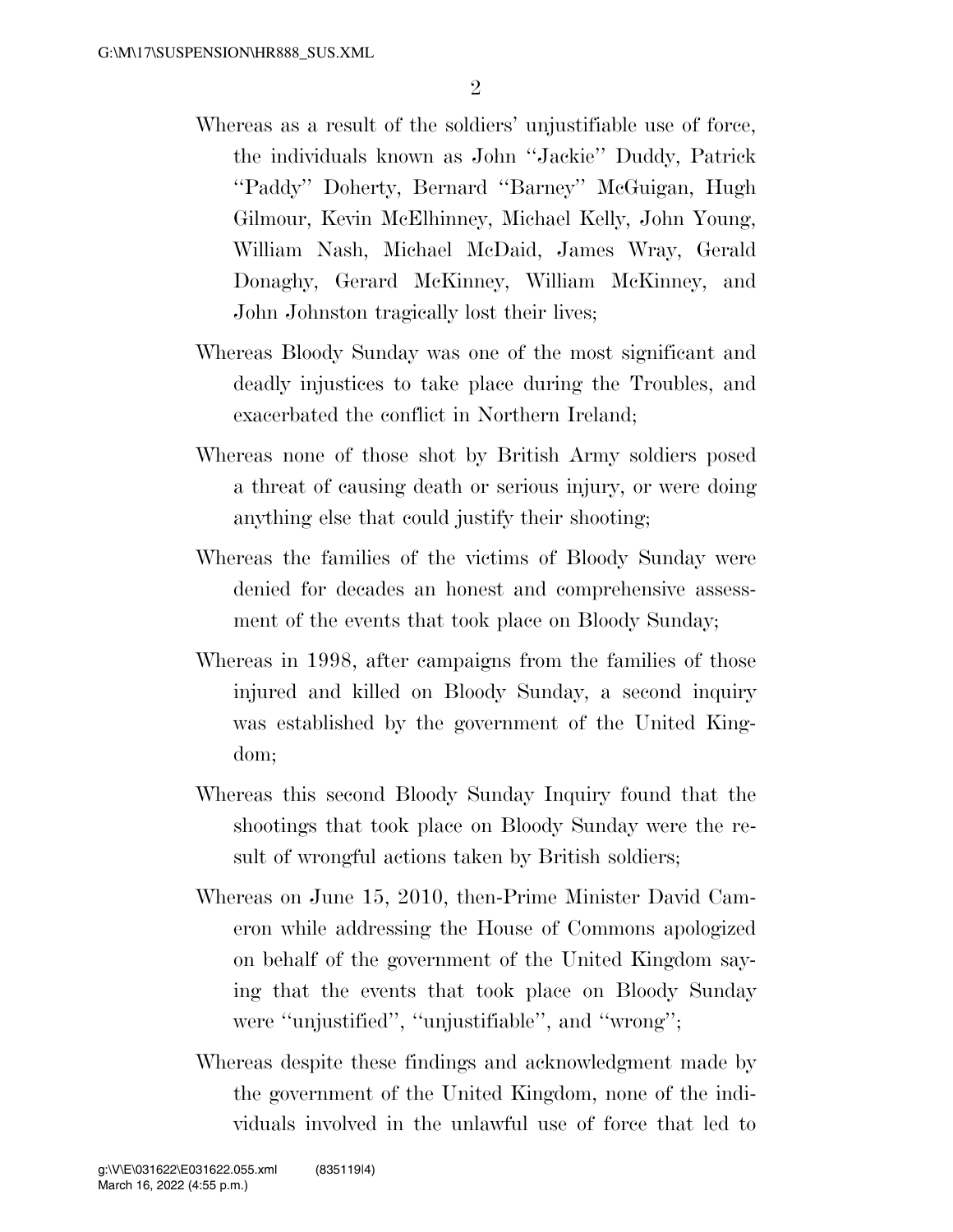the murder of 14 innocent civilians on Bloody Sunday have been held accountable;

- Whereas the lack of accountability and justice provided to those who perished from the unlawful use of force on Bloody Sunday both erodes trust and is dangerous;
- Whereas accountability and justice for the victims of Bloody Sunday, along with all victims of the Troubles, would represent a step toward addressing Northern Ireland's legacy of violence and promoting reconciliation;
- Whereas an environment which fosters accountability and justice for the events of the Troubles must be established by the government of the United Kingdom and maintained;
- Whereas the full implementation of the Good Friday Agreement with a devolved government in Northern Ireland as well as healthy "north-south" and "east-west" relations provide appropriate, useful, and productive avenues for discussion and negotiation to prevent violence, uphold peace, maintain stability, and promote the interests of all parties and communities involved;
- Whereas the avoidance of a hard border on the island of Ireland is essential for maintaining the peace, resulting from the Good Friday Agreement;
- Whereas the full implementation of the Northern Ireland Protocol as agreed upon as part of the United Kingdom's withdrawal from the European Union will assist in preserving peace and stability on the island of Ireland;
- Whereas progress has been made in fostering peace in Northern Ireland and on the island of Ireland in recent decades, it is in the interest of all parties to foster intercommunity discussions and relations as well as integra-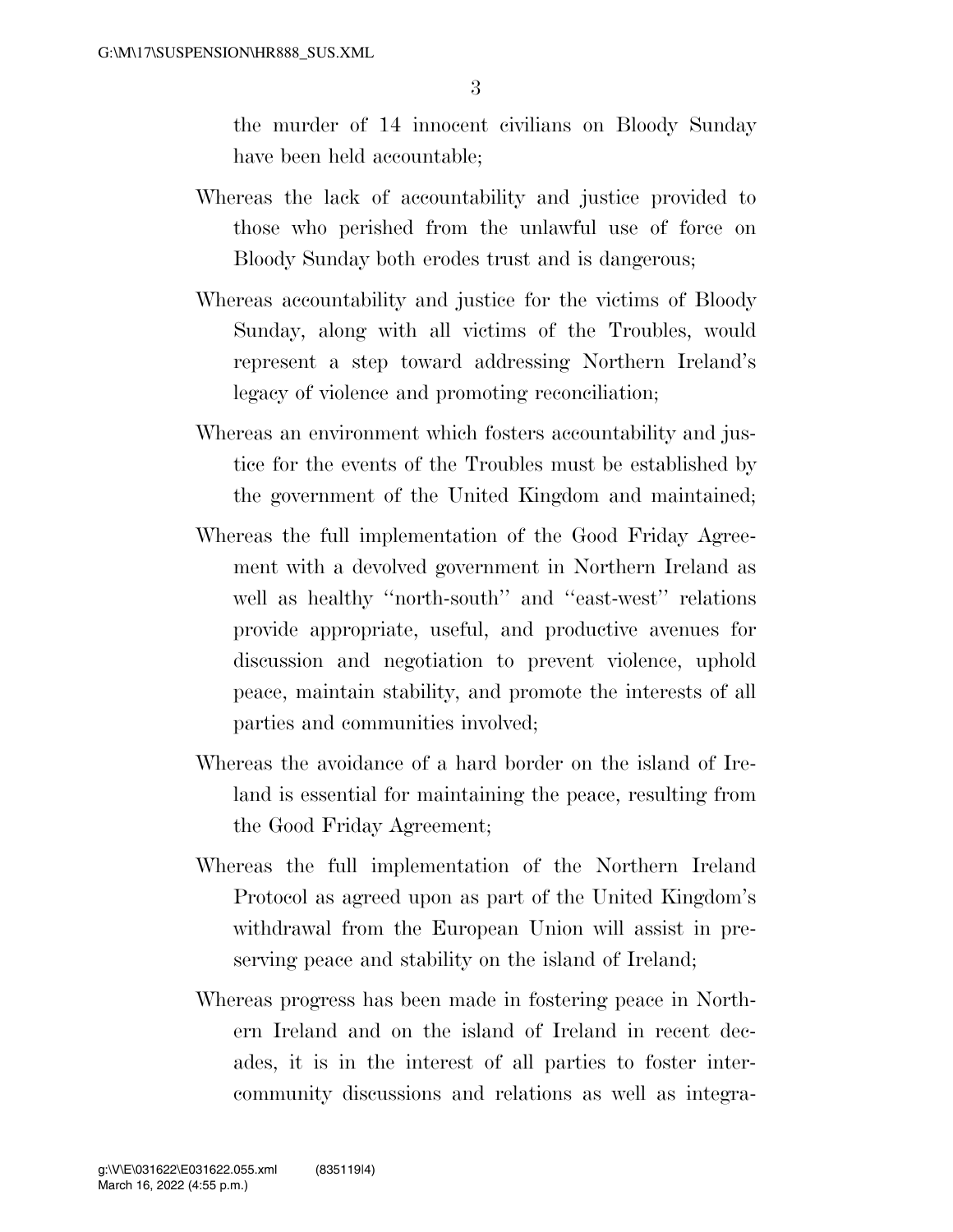tion in civil and societal structures to promote communication and mutual understanding; and

- Whereas on January 30, 2022, peace activists, concerned individuals, and the descendants of those lost to this violence gathered in Derry to mourn, to stand in solidarity with victims' families in their search for justice, and recommit themselves to the peace process established by the Good Friday Agreement: Now, therefore, be it
	- *Resolved,* That the House of Representatives—
- (1) condemns the violence and killing of 14 in- dividuals on Bloody Sunday 50 years ago and sup-ports justice for the victims and their families;
- (2) calls on all parties to take meaningful steps toward peace and reconciliation and to ensure justice for victims of the Bloody Sunday massacre as well as all those affect by the Troubles by supporting dia-logue and negotiation between all parties;
- (3) urges the full implementation of the Good Friday Agreement to ensure peace and stability on the island of Ireland;
- (4) recognizes the findings of the Bloody Sun- day Inquiry, also known as the Saville Inquiry and, based on the evidence collected, calls upon the gov- ernment of the United Kingdom to charge individ- uals who committed unjustifiable crimes on Bloody Sunday;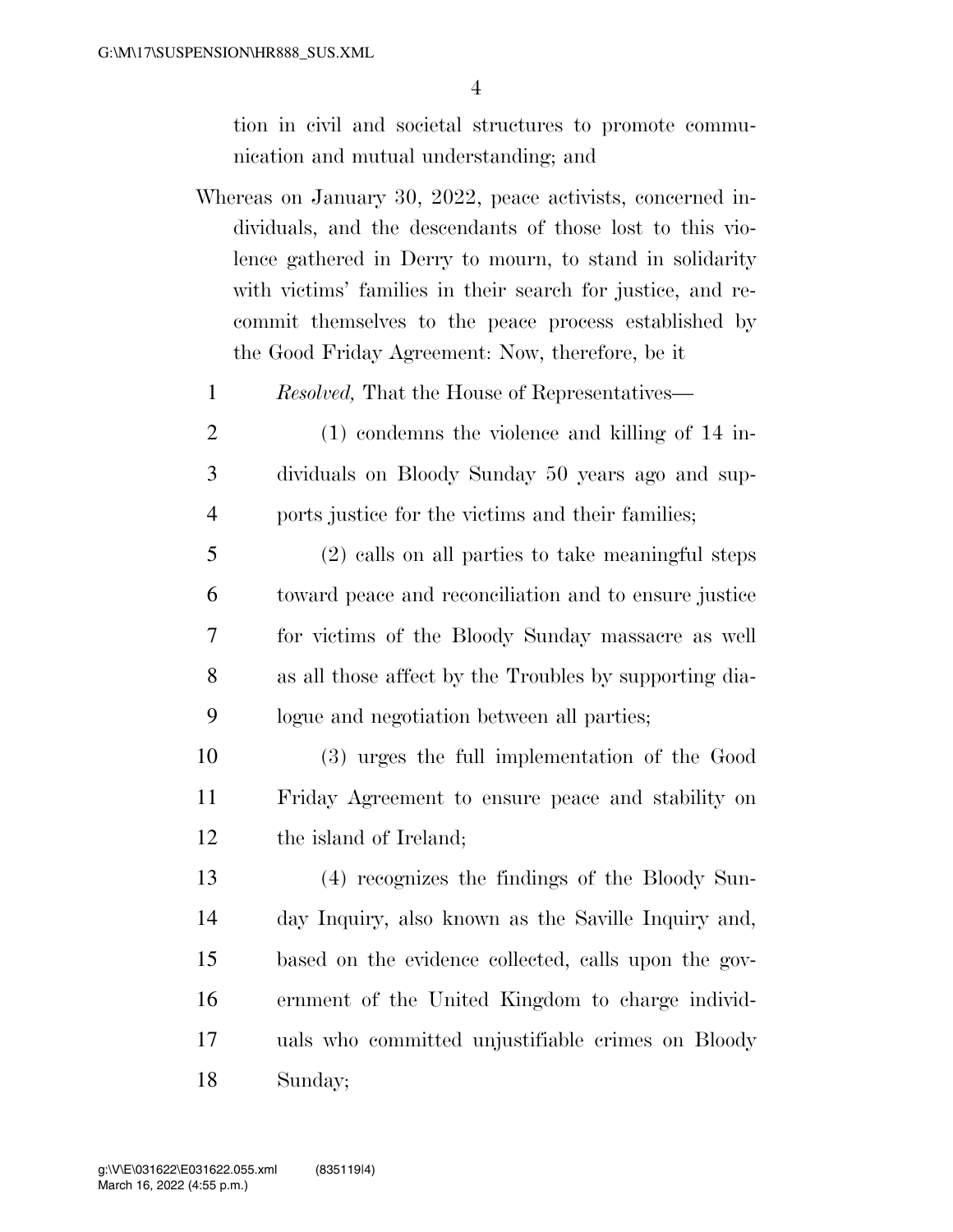| $\mathbf{1}$   | (5) opposes any proposal by the government of         |
|----------------|-------------------------------------------------------|
| $\overline{2}$ | the United Kingdom to implement amnesty or stat-      |
| 3              | ute of limitation laws that would end or inhibit in-  |
| $\overline{4}$ | vestigations and prosecutions of crimes committed     |
| 5              | during the Troubles, including on Bloody Sunday;      |
| 6              | (6) calls upon the involved parties to facilitate     |
| 7              | the implementation of the Northern Ireland Protocol   |
| 8              | in the interest of maintaining peace and stability on |
| 9              | the island of Ireland;                                |
| 10             | (7) urges the European Union, including the           |
| 11             | Republic of Ireland, and the United Kingdom to act    |
| 12             | in good faith with regard to negotiations around      |
| 13             | Brexit and implementation of the Northern Ireland     |
| 14             | Protocol;                                             |
| 15             | (8) calls on the people of Northern Ireland to        |
| 16             | foster further integration across communities and     |
| 17             | break down cultural, religious, and societal barriers |
| 18             | that remain;                                          |
| 19             | (9) supports the devolved government of North-        |
| 20             | ern Ireland and recognizes the devolved government    |
| 21             | as a successful outcome and tenet of the Good Fri-    |
| 22             | day Agreement; and                                    |
| 23             | $(10)$ supports the continued strong govern-          |
| 24             | mental, societal, and cultural relationships between  |